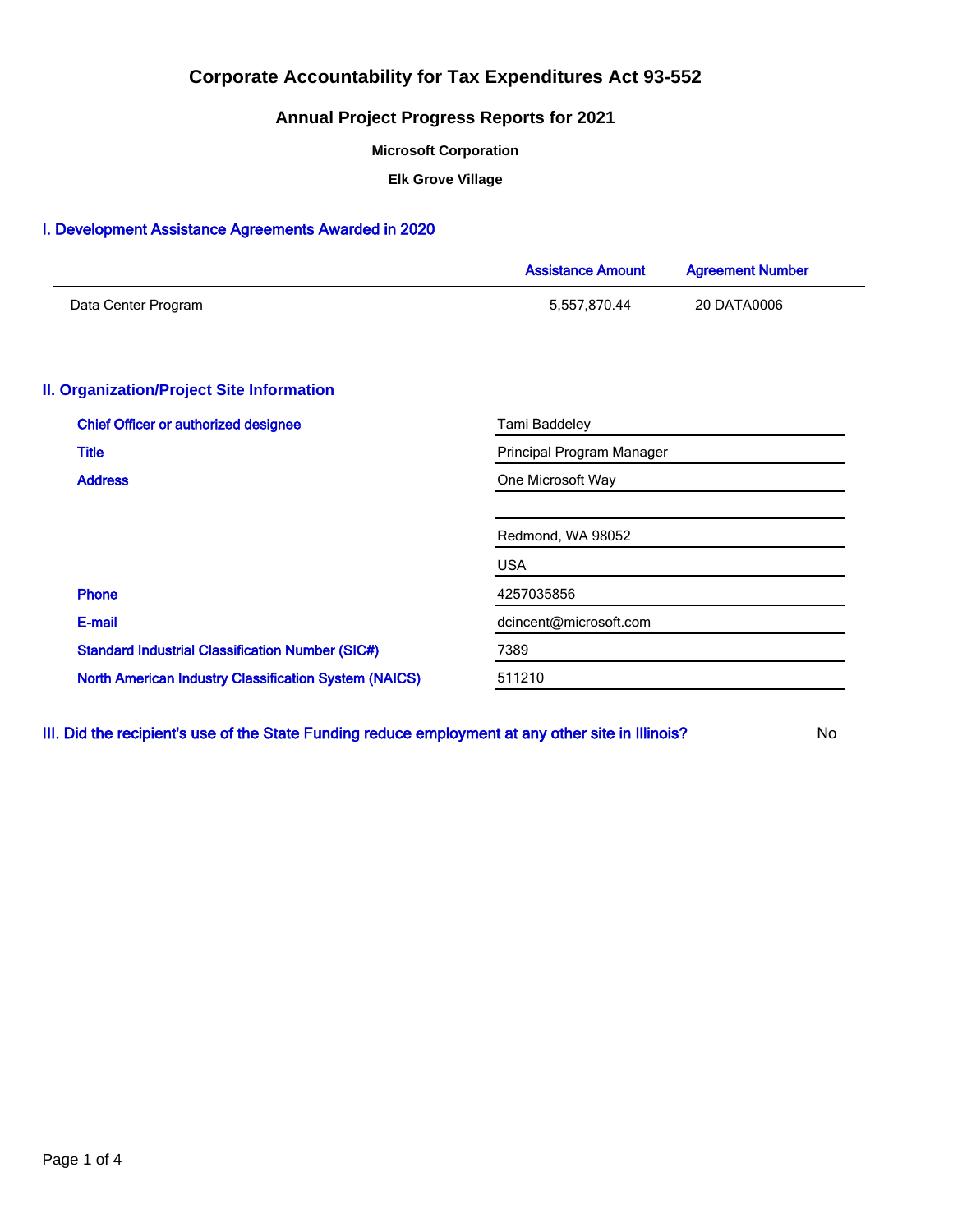## **Annual Project Progress Reports for 2021**

**Microsoft Corporation**

**Elk Grove Village**

### **IV. Job Creation and Retention Data**

| <b>Program Type</b>     | Data Center Program |
|-------------------------|---------------------|
| <b>Agreement Number</b> | <b>20 DATA0006</b>  |
| Assistance Amount       | 5.557.870.44        |

| <b>Report Header Definitions</b> |                                                 |  |  |  |
|----------------------------------|-------------------------------------------------|--|--|--|
| Wages                            | <b>Average Annual Salary by Classifications</b> |  |  |  |
| <b>Full-Time</b>                 | l Permanent Full-Time                           |  |  |  |
| +/-                              | Gain or (Loss)                                  |  |  |  |

### **Number of Employees At the Time of Application**

| <b>Job Classification</b> | <b>Avg Annual Salary</b> | <b>Positions</b> | <b>Full-Time</b> | <b>Part-Time</b> | <b>Temporary</b> |
|---------------------------|--------------------------|------------------|------------------|------------------|------------------|
| Operations                | 0.00 l                   |                  |                  |                  |                  |
| <b>Totals:</b>            |                          |                  |                  |                  |                  |

### **Number of Employees As of the Date of the Report (12/31/2021)**

| <b>Job Classification</b> | <b>Avg Annual Salary</b> | <b>Positions</b> | <b>Full-Time</b> | $+/-$ | <b>Part-Time</b> | $+/-$ | <b>Temporary</b> | ÷ŀ |
|---------------------------|--------------------------|------------------|------------------|-------|------------------|-------|------------------|----|
| Operations                | 0.001                    |                  |                  |       |                  |       |                  |    |
| Totals: I                 |                          |                  |                  |       |                  |       |                  |    |

### **Number of Jobs Stated in the Agreement that would be Created at the Site as a Result of Assistance**

| <b>Job Classification</b> | <b>Avg Annual Salary</b> | <b>Positions</b> | <b>Full-Time</b> | <b>Part-Time</b> | <b>Temporary</b> |
|---------------------------|--------------------------|------------------|------------------|------------------|------------------|
| <b>Operations</b>         | 85000.00                 | 20               | 20               |                  |                  |
| <b>Totals:</b>            |                          | 20               | zu               |                  |                  |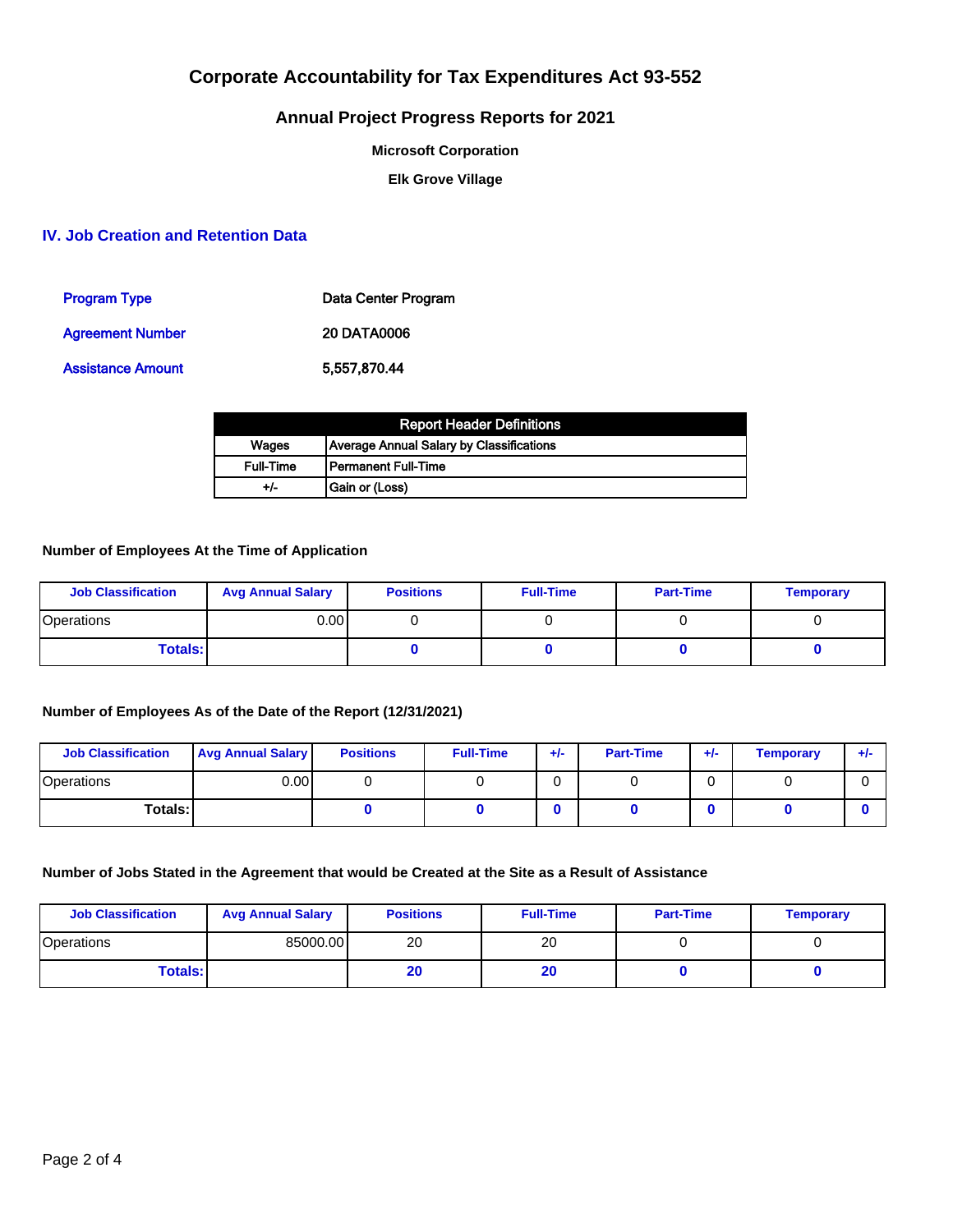## **Annual Project Progress Reports for 2021**

#### **Microsoft Corporation**

#### **Elk Grove Village**

#### **Number of Jobs Stated in the Agreement that would be Retained at the Site as a Result of Assistance**

| <b>Job Classification</b> | <b>Avg Annual Salary</b> | <b>Positions</b> | <b>Full-Time</b> | <b>Part-Time</b> | <b>Temporary</b> |
|---------------------------|--------------------------|------------------|------------------|------------------|------------------|
| Operations                | 85000.00                 | 20               | 20               |                  |                  |
| Totals: I                 |                          | 20               | zu               |                  |                  |

### **Number of Full-Time Permanent Employees Anticipated To Be Hired at this Site on 12/31/2021**

| <b>Job Classification</b> | Anticipated Starting Dates   Number of Positions to be | <b>Hired in this Category</b> | <b>Average Annual Wage per</b><br><b>New Employee</b> | <b>Total New Payroll to be</b><br><b>Created</b> |
|---------------------------|--------------------------------------------------------|-------------------------------|-------------------------------------------------------|--------------------------------------------------|
| <b>Operations</b>         | 9/3/2022                                               | 20                            | \$85,000.00                                           | \$1,700,000.00                                   |
| <b>Totals:</b>            |                                                        | 20                            |                                                       | \$1,700,000.00                                   |

### Job Creation Data Explanatory Notes

If the change (gain/loss) in the number of full-time permanent employees as of the date of the report plus the number of full-time permanent employees anticipated to be hired after date of the report does not equal the number of full-time permanent employees stated in the Agreement that would be created at the site as a result of the assistance, then please explain why not: